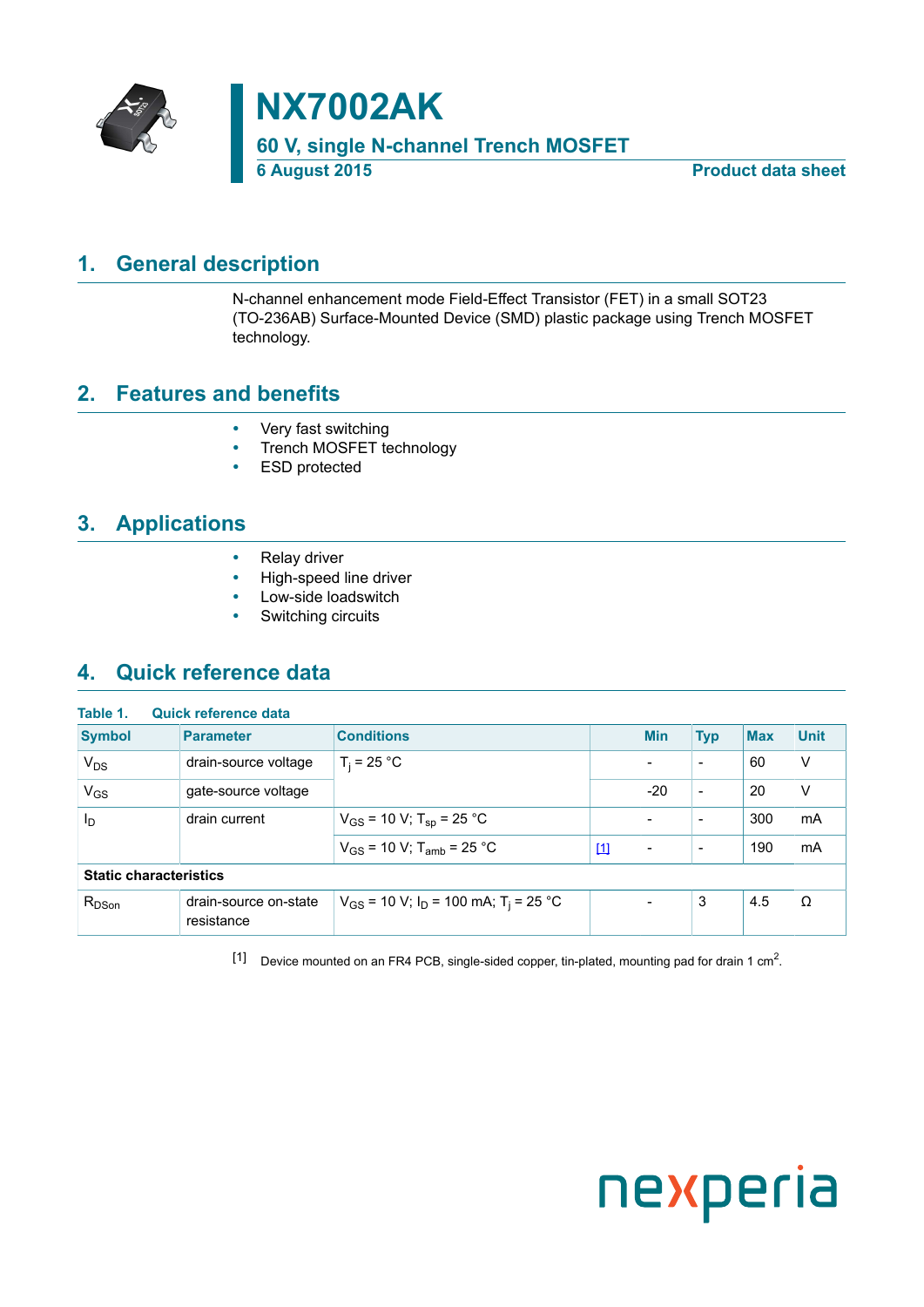**60 V, single N-channel Trench MOSFET**

### <span id="page-1-1"></span><span id="page-1-0"></span>**5. Pinning information**

| Table 2. |               | <b>Pinning information</b> |                           |                                 |
|----------|---------------|----------------------------|---------------------------|---------------------------------|
| Pin      | <b>Symbol</b> | <b>Description</b>         | <b>Simplified outline</b> | <b>Graphic symbol</b>           |
|          | G             | gate                       | 13                        |                                 |
| 2        | S             | source                     |                           |                                 |
| 3        | D             | drain                      | TO-236AB (SOT23)          | ⊩⊷<br>G<br>77<br>C<br>017aaa255 |

### <span id="page-1-2"></span>**6. Ordering information**

| <b>Ordering information</b><br>Table 3. |                 |                                          |                   |  |  |  |  |
|-----------------------------------------|-----------------|------------------------------------------|-------------------|--|--|--|--|
| <b>Type number</b><br><b>Package</b>    |                 |                                          |                   |  |  |  |  |
|                                         | <b>Name</b>     | <b>Description</b>                       | <b>Version</b>    |  |  |  |  |
| NX7002AK                                | <b>TO-236AB</b> | plastic surface-mounted package; 3 leads | SOT <sub>23</sub> |  |  |  |  |

### **7. Marking**

| Table 4. Marking codes |                     |
|------------------------|---------------------|
| <b>Type number</b>     | <b>Marking code</b> |
|                        | $\boxed{1}$         |
| NX7002AK               | %CM                 |

<span id="page-1-3"></span>[1] % = placeholder for manufacturing site code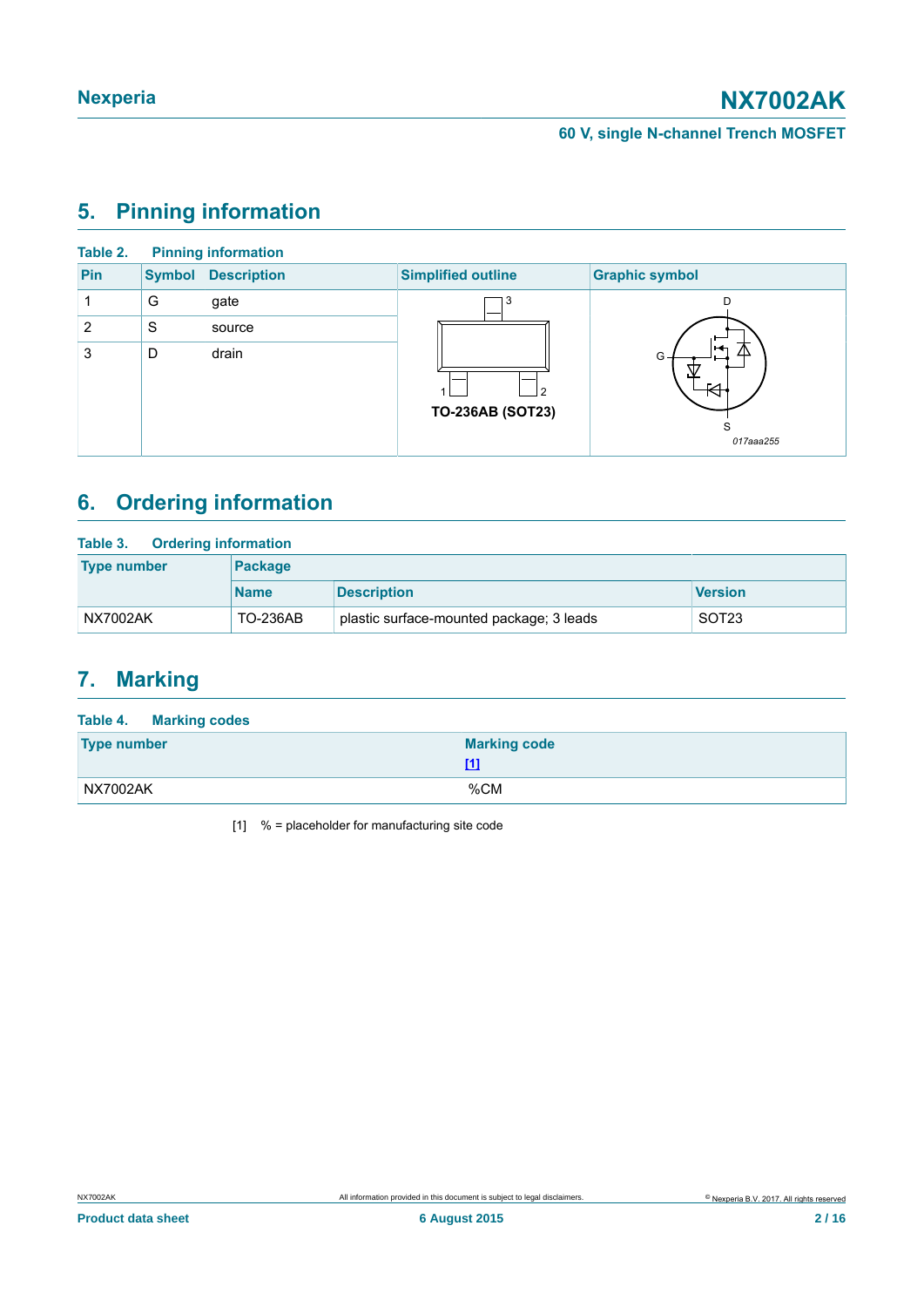#### **60 V, single N-channel Trench MOSFET**

#### <span id="page-2-1"></span><span id="page-2-0"></span>**8. Limiting values**

#### **Table 5. Limiting values**

*In accordance with the Absolute Maximum Rating System (IEC 60134).*

| <b>Symbol</b>          | <b>Parameter</b>        | <b>Conditions</b>                                |             | <b>Min</b>               | <b>Max</b> | <b>Unit</b>       |
|------------------------|-------------------------|--------------------------------------------------|-------------|--------------------------|------------|-------------------|
| $V_{DS}$               | drain-source voltage    | $T_i = 25 °C$                                    |             | $\overline{\phantom{a}}$ | 60         | V                 |
| $V_{GS}$               | gate-source voltage     |                                                  |             | $-20$                    | 20         | $\vee$            |
| I <sub>D</sub>         | drain current           | $V_{GS}$ = 10 V; T <sub>sp</sub> = 25 °C         |             | $\overline{\phantom{a}}$ | 300        | mA                |
|                        |                         | $V_{GS}$ = 10 V; T <sub>amb</sub> = 25 °C        | $[1]$       | $\overline{\phantom{a}}$ | 190        | mA                |
|                        |                         | $V_{GS}$ = 10 V; T <sub>amb</sub> = 100 °C       | $[1]$       | $\overline{\phantom{a}}$ | 120        | mA                |
| <b>I</b> <sub>DM</sub> | peak drain current      | $T_{amb}$ = 25 °C; single pulse; $t_p \le 10$ µs |             | $\blacksquare$           | 760        | mA                |
| $P_{\text{tot}}$       | total power dissipation | $T_{amb}$ = 25 °C                                | $[2]$       | $\overline{\phantom{a}}$ | 265        | mW                |
|                        |                         |                                                  | $[1]$       | $\overline{\phantom{a}}$ | 325        | mW                |
|                        |                         | $T_{sp}$ = 25 °C                                 |             | $\overline{\phantom{a}}$ | 1330       | mW                |
| $T_j$                  | junction temperature    |                                                  |             | $-55$                    | 150        | $^{\circ}{\rm C}$ |
| $T_{amb}$              | ambient temperature     |                                                  |             | $-55$                    | 150        | $^{\circ}{\rm C}$ |
| $T_{\text{stg}}$       | storage temperature     |                                                  |             | $-65$                    | 150        | $^{\circ}{\rm C}$ |
| Source-drain diode     |                         |                                                  |             |                          |            |                   |
| $I_{\rm S}$            | source current          | $T_{amb}$ = 25 °C                                | $\boxed{1}$ | $\overline{\phantom{a}}$ | 190        | mA                |

[1] Device mounted on an FR4 PCB, single-sided copper, tin-plated, mounting pad for drain 1 cm<sup>2</sup>.

[2] Device mounted on an FR4 Printed-Circuit Board (PCB), single-sided copper, tin-plated and standard footprint.







$$
P_{der} = \frac{P_{tot}}{P_{tot(25^{\circ}C)}} \times 100 \%
$$





$$
I_{der} = \frac{I_D}{I_{D\text{Q5°C}}} \times 100\%
$$

NX7002AK All information provided in this document is subject to legal disclaimers.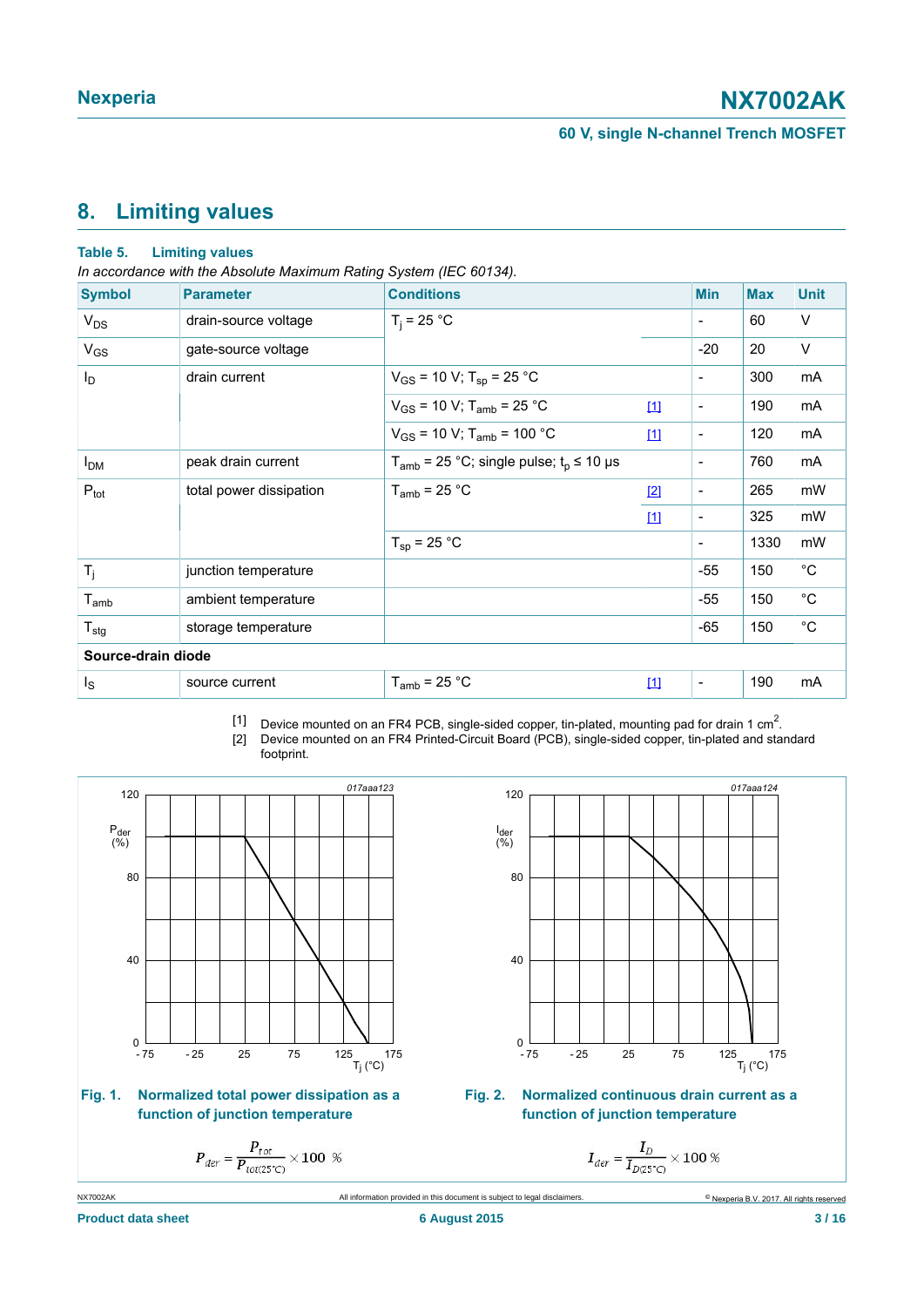#### **60 V, single N-channel Trench MOSFET**

<span id="page-3-0"></span>

### <span id="page-3-1"></span>**9. Thermal characteristics**

| Table 6.       | <b>Thermal characteristics</b>                         |                   |             |                          |            |            |             |
|----------------|--------------------------------------------------------|-------------------|-------------|--------------------------|------------|------------|-------------|
| <b>Symbol</b>  | <b>Parameter</b>                                       | <b>Conditions</b> |             | <b>Min</b>               | <b>Typ</b> | <b>Max</b> | <b>Unit</b> |
| $R_{th(j-a)}$  | thermal resistance<br>from junction to<br>ambient      | in free air       | $\boxed{1}$ | $\overline{\phantom{a}}$ | 410        | 470        | K/W         |
|                |                                                        |                   | $[2]$       | $\overline{\phantom{0}}$ | 330        | 380        | K/W         |
| $R_{th(j-sp)}$ | thermal resistance<br>from junction to solder<br>point |                   |             |                          | -          | 95         | K/W         |

[1] Device mounted on an FR4 PCB, single-sided copper, tin-plated and standard footprint.

 $[2]$  Device mounted on an FR4 PCB, single-sided copper, tin-plated, mounting pad for drain 1 cm<sup>2</sup>.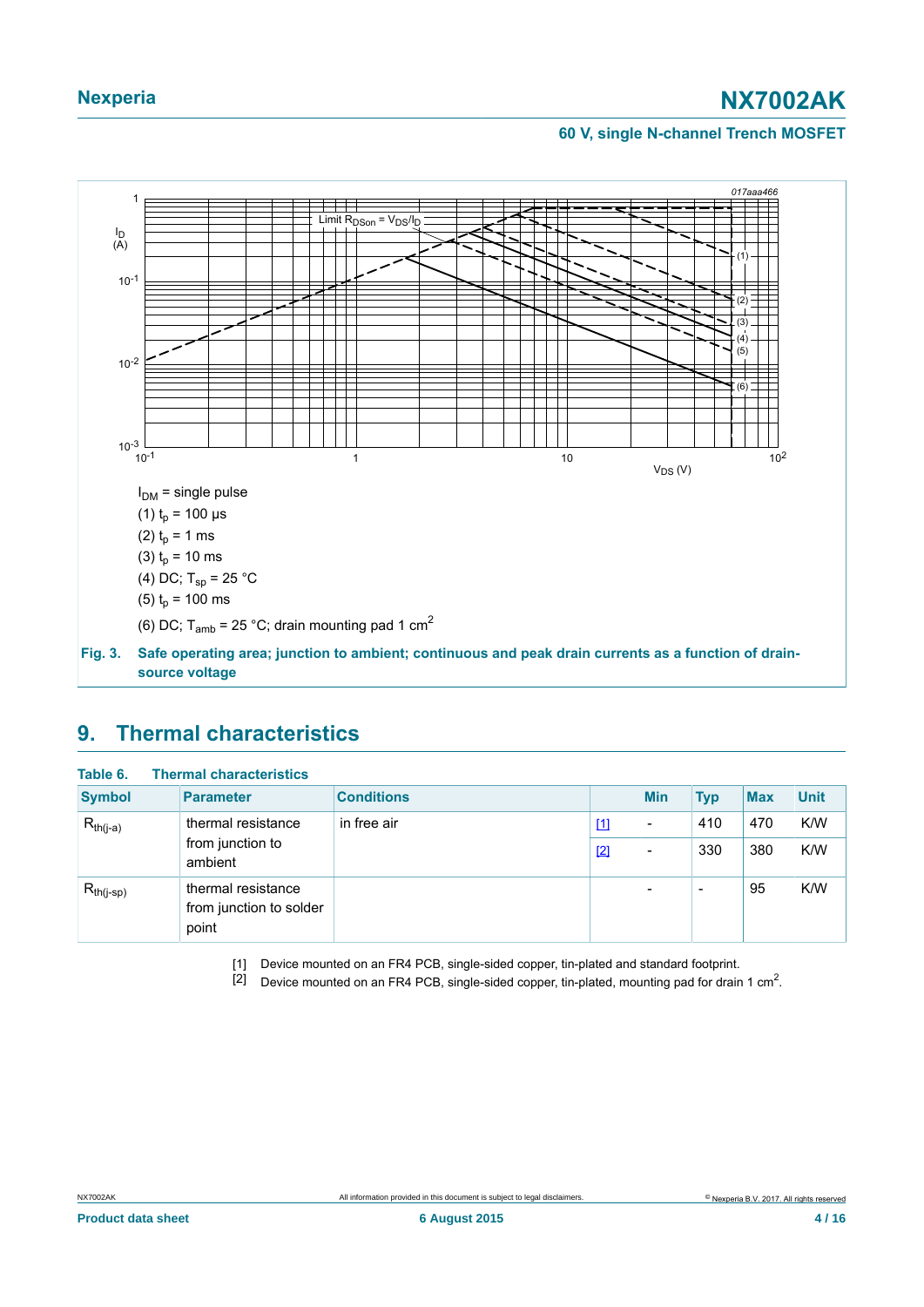

#### **60 V, single N-channel Trench MOSFET**

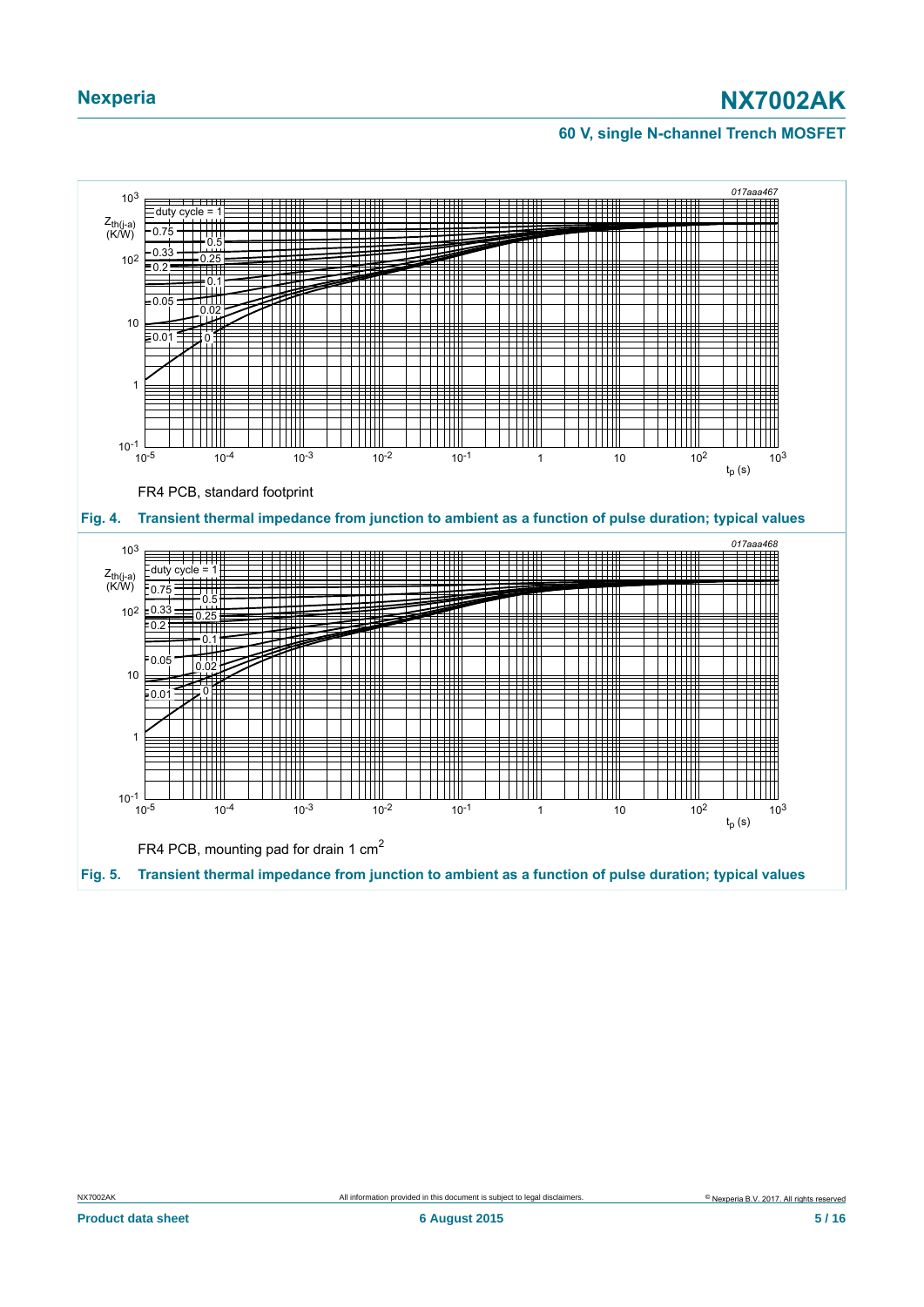#### **60 V, single N-channel Trench MOSFET**

### <span id="page-5-0"></span>**10. Characteristics**

| Table 7.                       | <b>Characteristics</b>              |                                                                          |                          |                          |                          |             |
|--------------------------------|-------------------------------------|--------------------------------------------------------------------------|--------------------------|--------------------------|--------------------------|-------------|
| <b>Symbol</b>                  | <b>Parameter</b>                    | <b>Conditions</b>                                                        | <b>Min</b>               | <b>Typ</b>               | <b>Max</b>               | <b>Unit</b> |
| <b>Static characteristics</b>  |                                     |                                                                          |                          |                          |                          |             |
| $V_{(BR)DSS}$                  | drain-source<br>breakdown voltage   | $I_D$ = 250 µA; $V_{GS}$ = 0 V; T <sub>i</sub> = 25 °C                   | 60                       | $\overline{\phantom{a}}$ | $\blacksquare$           | $\vee$      |
| V <sub>GSth</sub>              | gate-source threshold<br>voltage    | $I_D$ = 250 µA; $V_{DS}$ = $V_{GS}$ ; T <sub>i</sub> = 25 °C             | 1.1                      | 1.6                      | 2.1                      | V           |
| <b>I</b> <sub>DSS</sub>        | drain leakage current               | $V_{DS}$ = 60 V; V <sub>GS</sub> = 0 V; T <sub>i</sub> = 25 °C           | $\overline{a}$           | $\overline{a}$           | $\mathbf{1}$             | μA          |
|                                |                                     | $V_{DS}$ = 60 V; V <sub>GS</sub> = 0 V; T <sub>i</sub> = 150 °C          | $\overline{a}$           | $\overline{a}$           | 10                       | μA          |
| l <sub>GSS</sub>               | gate leakage current                | $V_{GS}$ = 20 V; $V_{DS}$ = 0 V; T <sub>i</sub> = 25 °C                  |                          | $\overline{a}$           | $\overline{2}$           | μA          |
|                                |                                     | $V_{GS}$ = -20 V; $V_{DS}$ = 0 V; T <sub>i</sub> = 25 °C                 | $\overline{a}$           | $\overline{a}$           | $-2$                     | μA          |
|                                |                                     | $V_{GS}$ = 10 V; $V_{DS}$ = 0 V; T <sub>i</sub> = 25 °C                  | $\overline{\phantom{a}}$ | $\blacksquare$           | 0.5                      | μA          |
|                                |                                     | $V_{GS}$ = -10 V; $V_{DS}$ = 0 V; T <sub>i</sub> = 25 °C                 | $\blacksquare$           | $\blacksquare$           | $-0.5$                   | μA          |
|                                |                                     | $V_{GS}$ = 5 V; $V_{DS}$ = 0 V; T <sub>i</sub> = 25 °C                   | $\overline{\phantom{a}}$ | $\blacksquare$           | 100                      | nA          |
|                                |                                     | $V_{GS}$ = -5 V; $V_{DS}$ = 0 V; T <sub>i</sub> = 25 °C                  | $\overline{\phantom{a}}$ | $\blacksquare$           | $-100$                   | nA          |
| $R_{DSon}$                     | drain-source on-state<br>resistance | $V_{GS}$ = 10 V; $I_D$ = 100 mA; T <sub>i</sub> = 25 °C                  | $\overline{\phantom{a}}$ | 3                        | 4.5                      | Ω           |
|                                |                                     | $V_{GS}$ = 10 V; $I_D$ = 100 mA; T <sub>i</sub> = 150 °C                 | $\blacksquare$           | 6.2                      | 9.2                      | Ω           |
|                                |                                     | $V_{GS}$ = 5 V; I <sub>D</sub> = 100 mA; T <sub>i</sub> = 25 °C          | $\overline{\phantom{a}}$ | 3.7                      | 5.2                      | Ω           |
| $g_{fs}$                       | forward<br>transconductance         | $V_{DS}$ = 10 V; $I_D$ = 200 mA; T <sub>i</sub> = 25 °C                  |                          | 500                      | $\frac{1}{2}$            | mS          |
| <b>Dynamic characteristics</b> |                                     |                                                                          |                          |                          |                          |             |
| $Q_{G(tot)}$                   | total gate charge                   | $V_{DS}$ = 30 V; $I_D$ = 200 mA; $V_{GS}$ = 4.5 V;                       | $\overline{a}$           | 0.33                     | 0.43                     | nC          |
| $\mathsf{Q}_{\mathsf{GS}}$     | gate-source charge                  | $T_i = 25 °C$                                                            | $\overline{\phantom{a}}$ | 0.12                     | $\overline{a}$           | nC          |
| $\mathsf{Q}_{\mathsf{GD}}$     | gate-drain charge                   |                                                                          | $\overline{a}$           | 0.09                     | $\overline{a}$           | nC          |
| $\mathrm{C}_{\mathsf{iss}}$    | input capacitance                   | $V_{DS}$ = 10 V; f = 1 MHz; $V_{GS}$ = 0 V;                              | $\overline{\phantom{a}}$ | 15                       | 20                       | pF          |
| $\mathrm{C}_{\mathrm{oss}}$    | output capacitance                  | $T_i = 25 °C$                                                            | $\overline{\phantom{a}}$ | 3.4                      |                          | pF          |
| $\mathsf{C}_{\mathsf{rss}}$    | reverse transfer<br>capacitance     |                                                                          |                          | $\overline{2}$           |                          | pF          |
| $t_{d(on)}$                    | turn-on delay time                  | $V_{DS}$ = 40 V; R <sub>L</sub> = 250 $\Omega$ ; V <sub>GS</sub> = 10 V; | $\overline{\phantom{a}}$ | 6                        | 12                       | ns          |
| $t_r$                          | rise time                           | $R_{G(ext)} = 6 Ω$ ; T <sub>j</sub> = 25 °C                              | $\overline{\phantom{a}}$ | $\overline{7}$           | $\overline{\phantom{0}}$ | ns          |
| $t_{d(\text{off})}$            | turn-off delay time                 |                                                                          | $\overline{\phantom{a}}$ | 11                       | 20                       | ns          |
| $t_f$                          | fall time                           |                                                                          | $\overline{\phantom{a}}$ | 5                        | $\overline{\phantom{a}}$ | ns          |
| Source-drain diode             |                                     |                                                                          |                          |                          |                          |             |
| $\mathsf{V}_{\mathsf{SD}}$     | source-drain voltage                | $I_S$ = 115 mA; $V_{GS}$ = 0 V; T <sub>i</sub> = 25 °C                   | 0.47                     | 0.8                      | $1.2$                    | V           |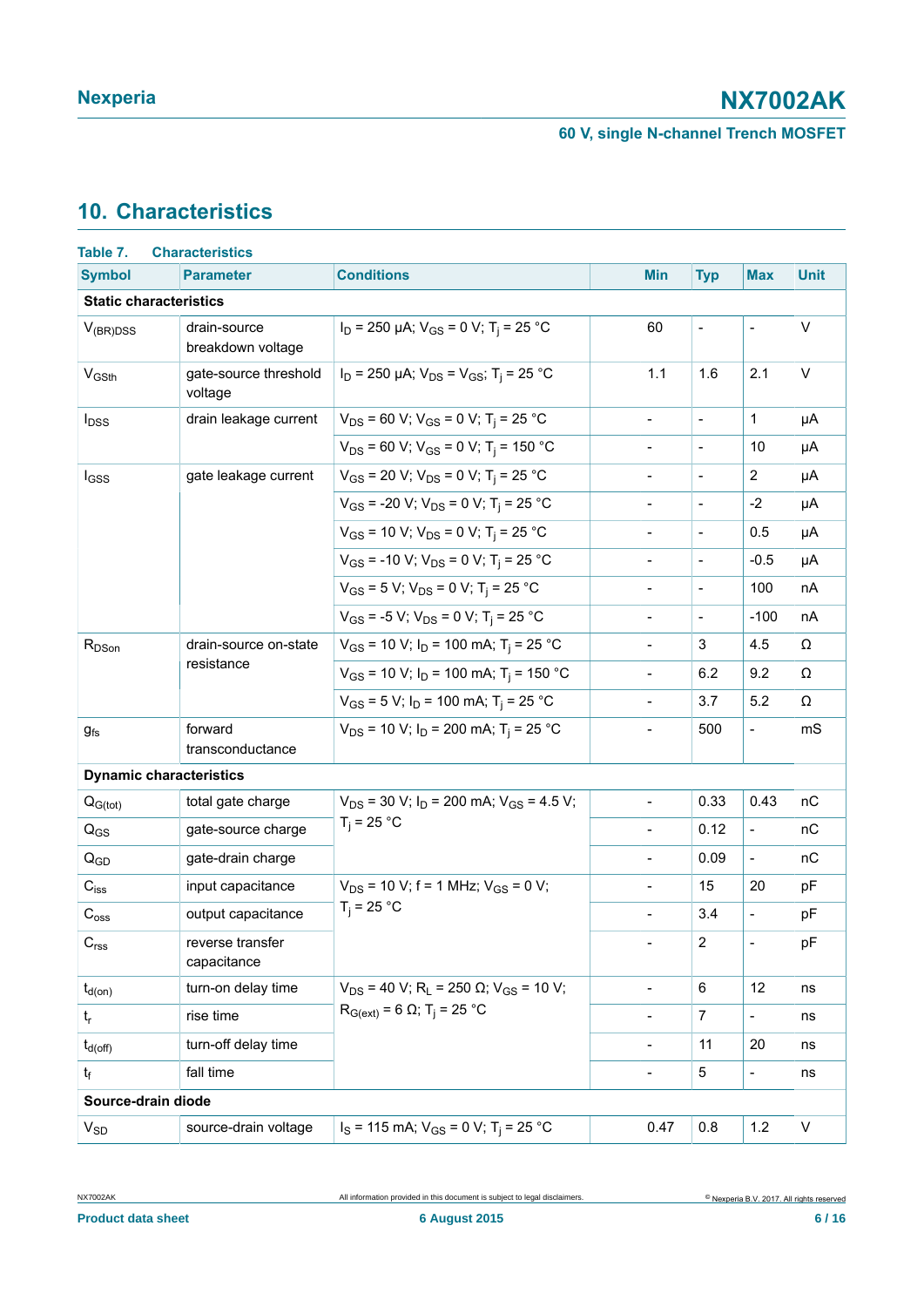#### **60 V, single N-channel Trench MOSFET**

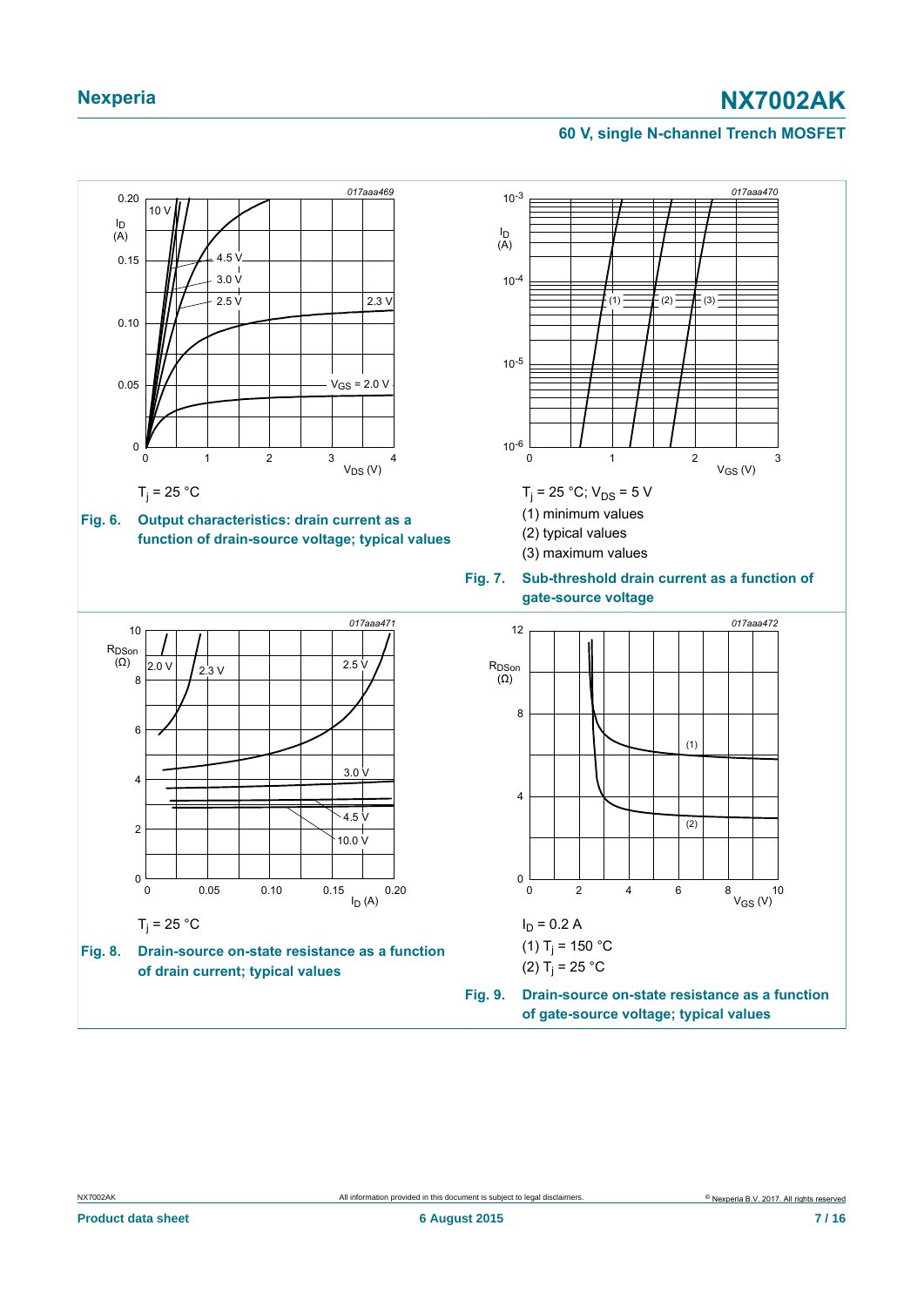#### **60 V, single N-channel Trench MOSFET**



NX7002AK All information provided in this document is subject to legal disclaimers.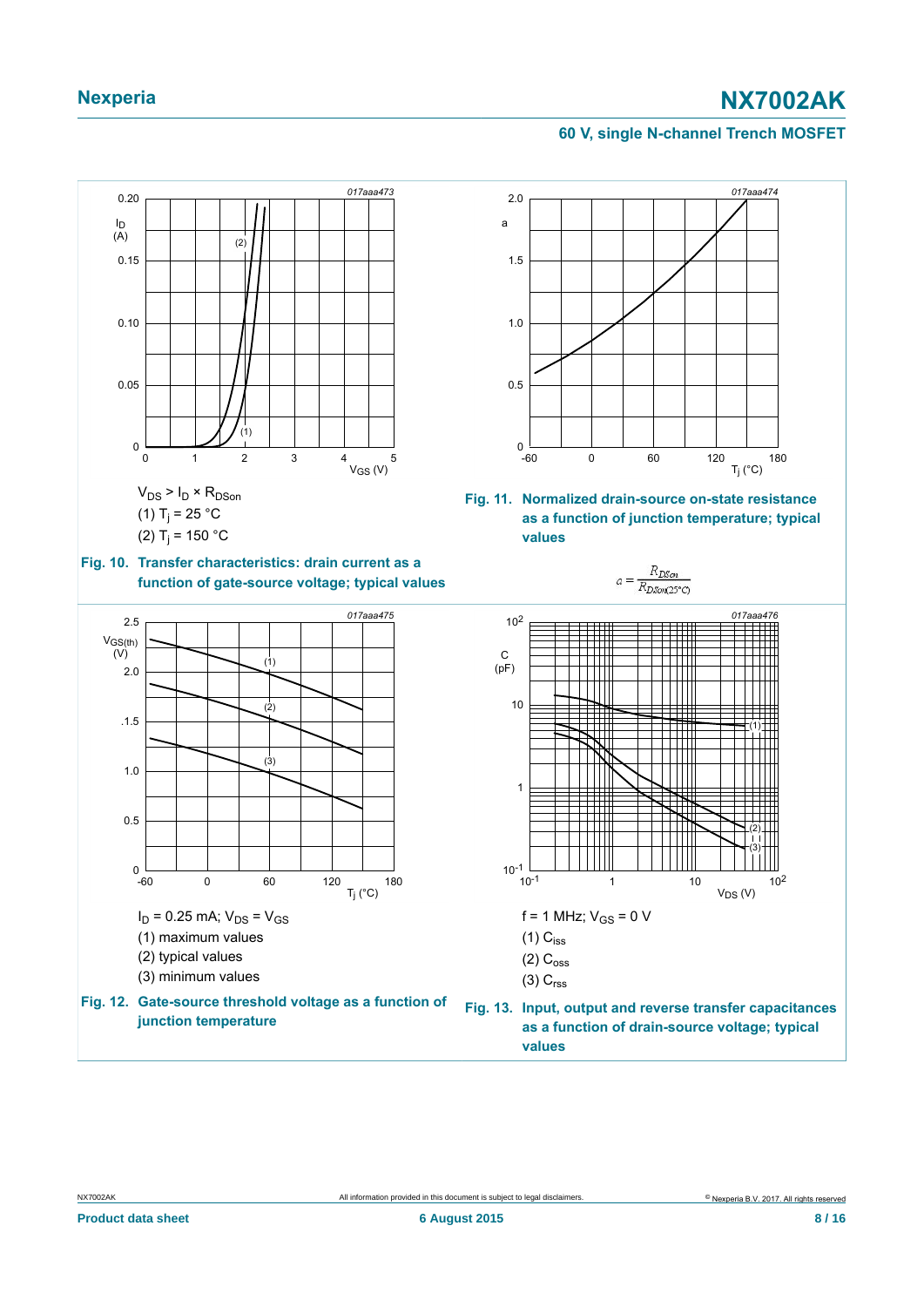#### **60 V, single N-channel Trench MOSFET**

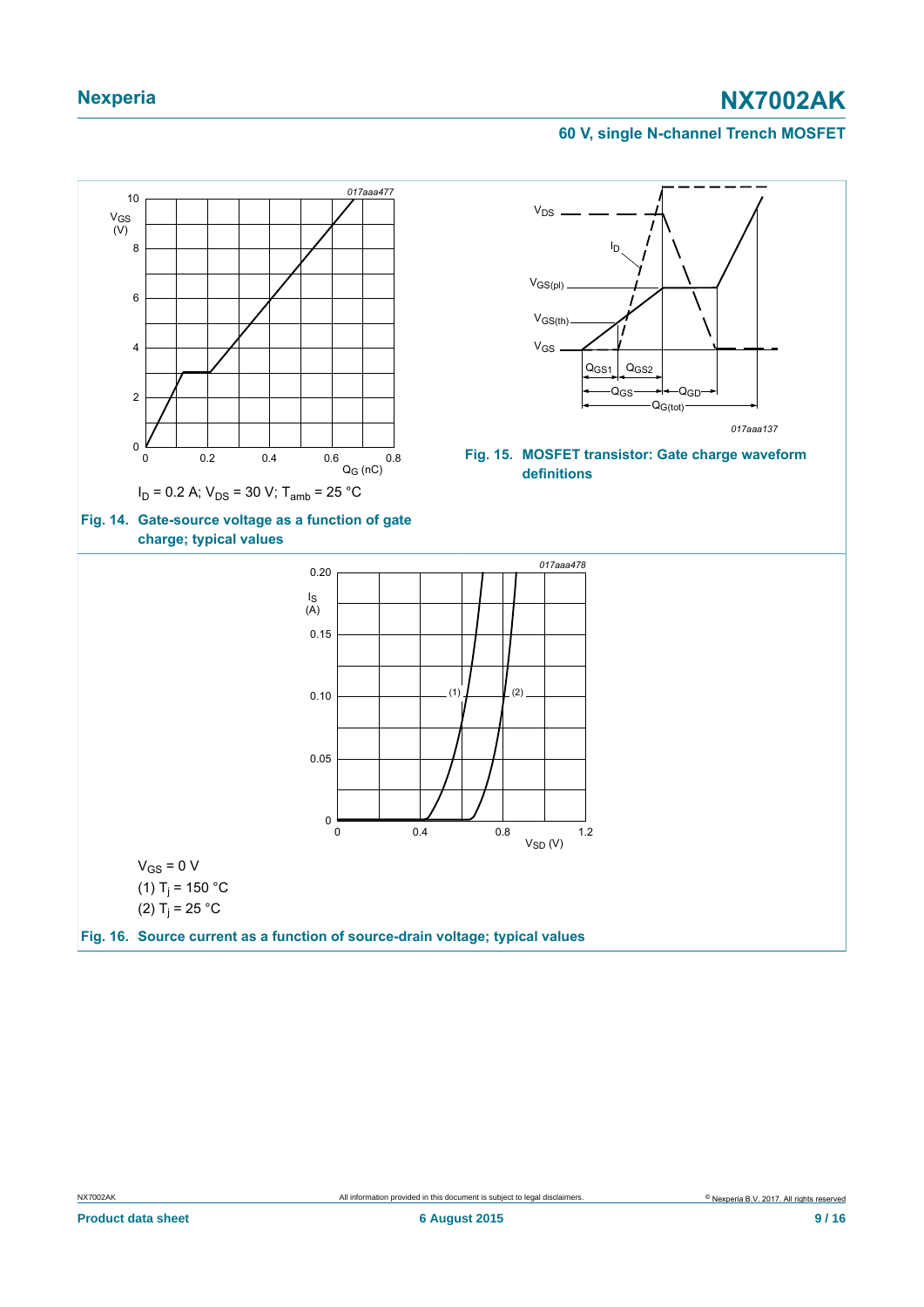#### **60 V, single N-channel Trench MOSFET**

### <span id="page-9-0"></span>**11. Test information**

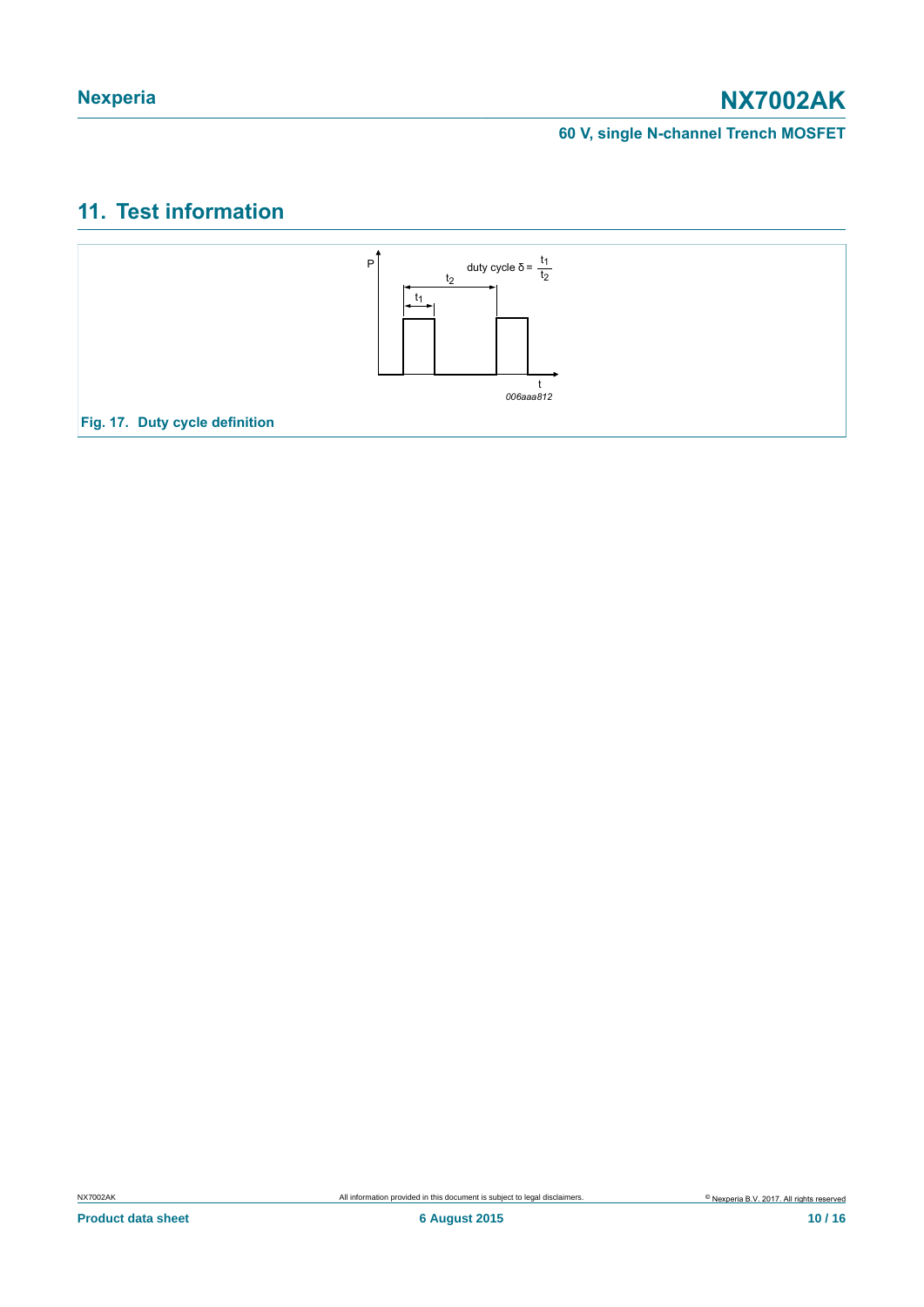#### **60 V, single N-channel Trench MOSFET**

### <span id="page-10-0"></span>**12. Package outline**

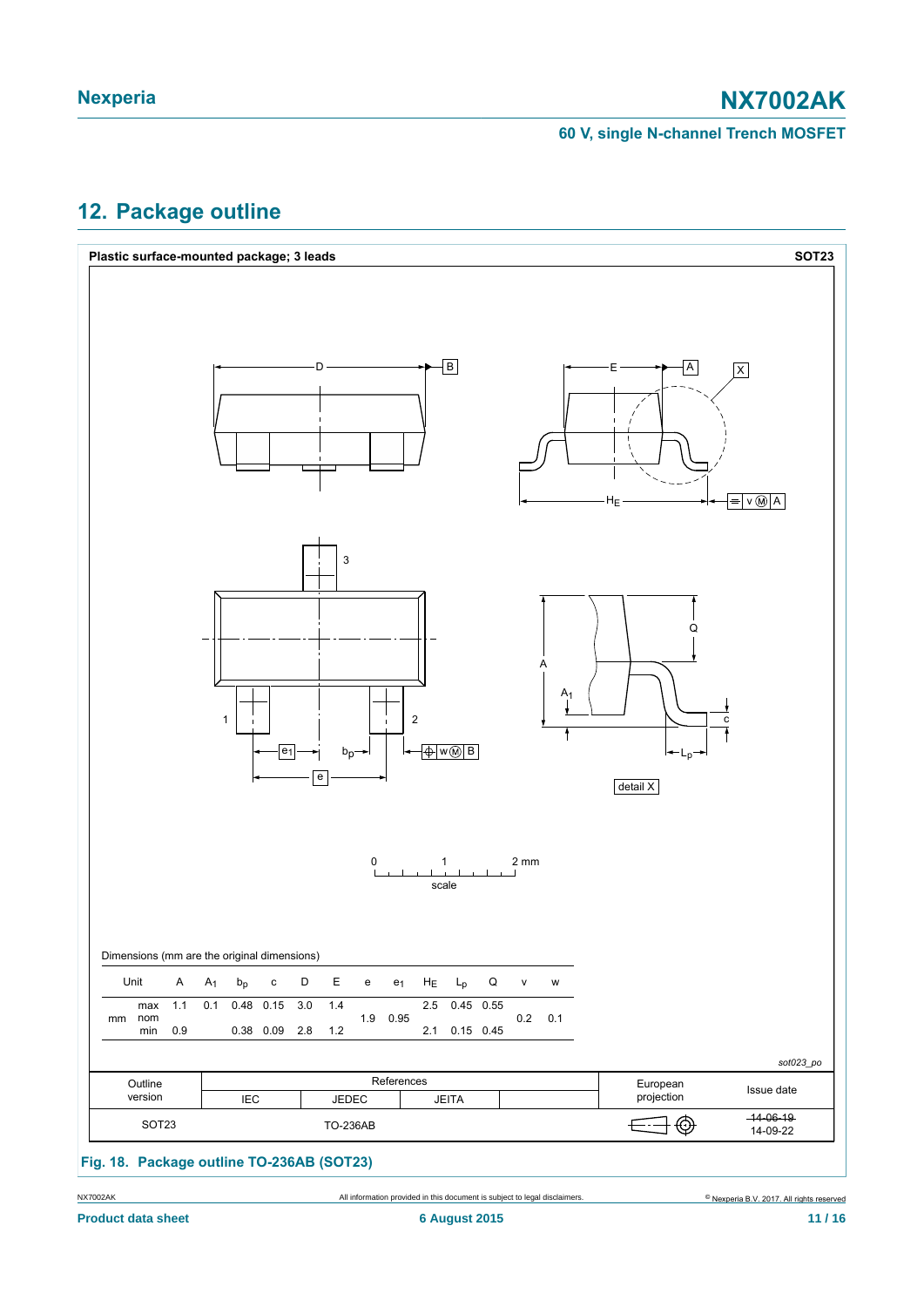#### **60 V, single N-channel Trench MOSFET**

### <span id="page-11-0"></span>**13. Soldering**

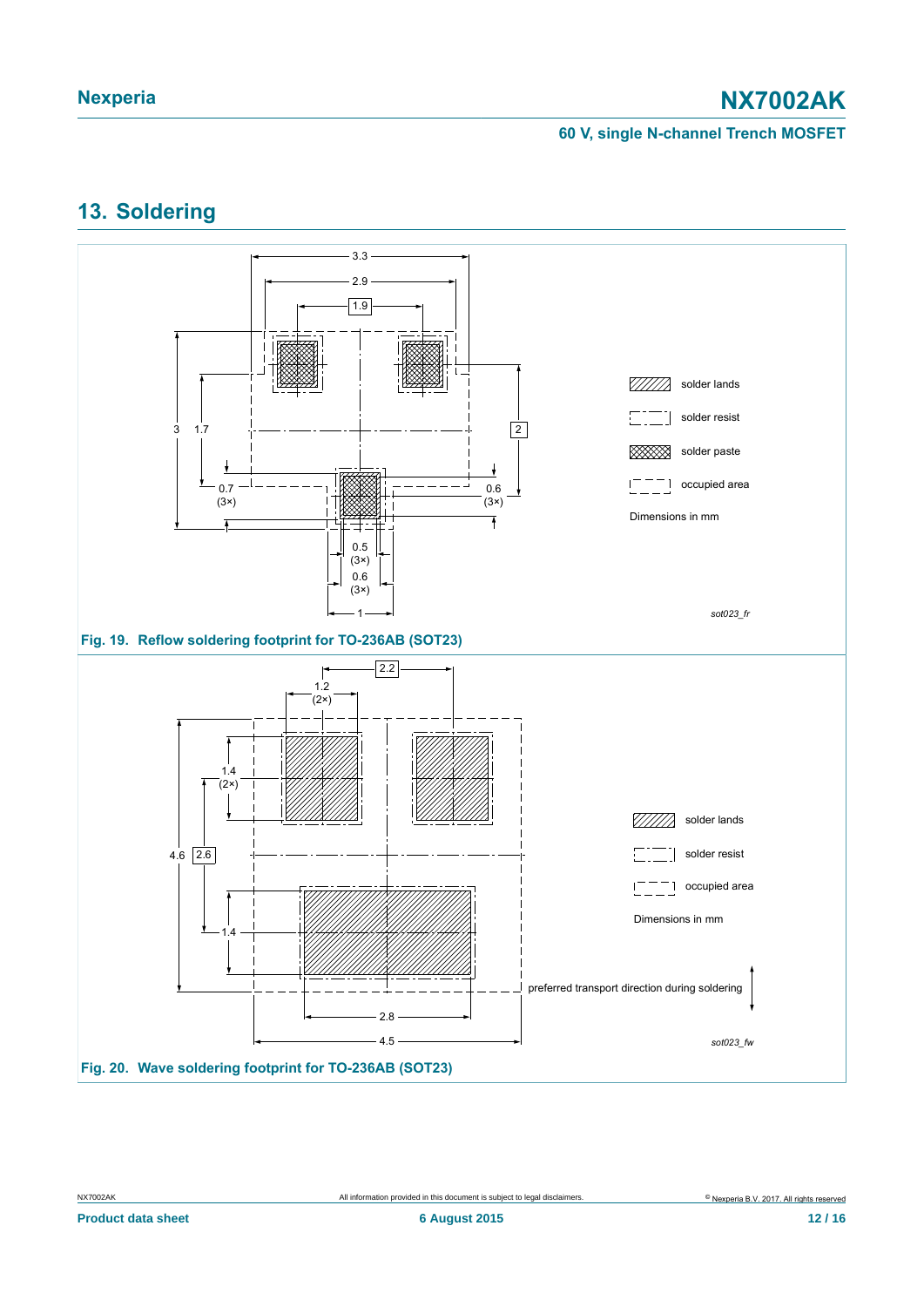#### **60 V, single N-channel Trench MOSFET**

### <span id="page-12-0"></span>**14. Revision history**

| <b>Revision history</b><br>Table 8. |                                 |                    |                          |                          |
|-------------------------------------|---------------------------------|--------------------|--------------------------|--------------------------|
| Data sheet ID                       | <b>Release date</b>             | Data sheet status  | <b>Change notice</b>     | <b>Supersedes</b>        |
| NX7002AK v.7                        | 20150806                        | Product data sheet | $\overline{\phantom{a}}$ | NX7002AK v.6             |
| Modifications:                      | Dynamic parameters updated<br>۰ |                    |                          |                          |
| NX7002AK v.6                        | 20150521                        | Product data sheet | $\overline{\phantom{a}}$ | NX7002AK v.5             |
| NX7002AK v.5                        | 20130213                        | Product data sheet | $\overline{\phantom{a}}$ | NX7002AK v.4             |
| NX7002AK v.4                        | 20121213                        | Product data sheet | $\overline{\phantom{a}}$ | NX7002AK $v$ 3           |
| NX7002AK v.3                        | 20120710                        | Product data sheet | $\overline{\phantom{a}}$ | NX7002AK v.2             |
| NX7002AK v.2                        | 20120301                        | Product data sheet | $\overline{\phantom{a}}$ | NX7002AK v.1             |
| NX7002AK v.1                        | 20120212                        | Product data sheet | $\overline{\phantom{a}}$ | $\overline{\phantom{0}}$ |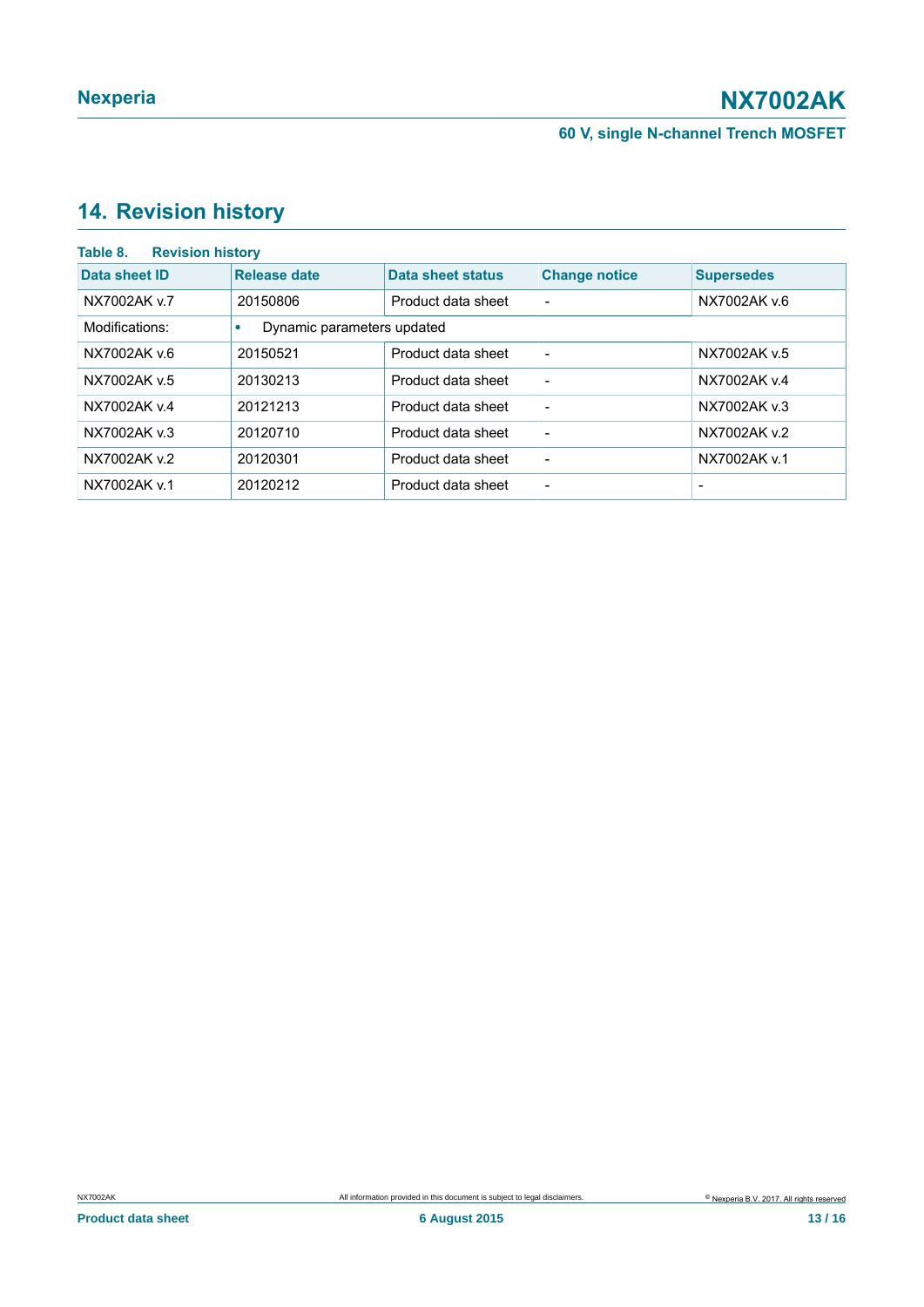#### **60 V, single N-channel Trench MOSFET**

#### <span id="page-13-1"></span><span id="page-13-0"></span>**15. Legal information**

#### <span id="page-13-2"></span>**15.1 Data sheet status**

| <b>Document</b><br>status [1][2]     | <b>Product</b><br>status [3] | <b>Definition</b>                                                                           |
|--------------------------------------|------------------------------|---------------------------------------------------------------------------------------------|
| Objective<br>[short] data<br>sheet   | Development                  | This document contains data from<br>the objective specification for product<br>development. |
| Preliminary<br>[short] data<br>sheet | Qualification                | This document contains data from the<br>preliminary specification.                          |
| Product<br>[short] data<br>sheet     | Production                   | This document contains the product<br>specification.                                        |

[1] Please consult the most recently issued document before initiating or completing a design.

[2] The term 'short data sheet' is explained in section "Definitions".

The product status of device(s) described in this document may have changed since this document was published and may differ in case of multiple devices. The latest product status information is available on the Internet at URL http://www.nexperia.com.

#### <span id="page-13-3"></span>**15.2 Definitions**

**Preview** — The document is a preview version only. The document is still subject to formal approval, which may result in modifications or additions. Nexperia does not give any representations or warranties as to the accuracy or completeness of information included herein and shall have no liability for the consequences of use of such information.

**Draft** — The document is a draft version only. The content is still under internal review and subject to formal approval, which may result in modifications or additions. Nexperia does not give any representations or warranties as to the accuracy or completeness of information included herein and shall have no liability for the consequences of use of such information.

**Short data sheet** — A short data sheet is an extract from a full data sheet with the same product type number(s) and title. A short data sheet is intended for quick reference only and should not be relied upon to contain detailed and full information. For detailed and full information see the relevant full data sheet, which is available on request via the local Nexperia sales office. In case of any inconsistency or conflict with the short data sheet, the full data sheet shall prevail.

**Product specification** — The information and data provided in a Product data sheet shall define the specification of the product as agreed between Nexperia and its customer, unless Nexperia and

customer have explicitly agreed otherwise in writing. In no event however, shall an agreement be valid in which the Nexperia product is deemed to offer functions and qualities beyond those described in the Product data sheet.

#### <span id="page-13-4"></span>**15.3 Disclaimers**

**Limited warranty and liability** — Information in this document is believed to be accurate and reliable. However, Nexperia does not give any representations or warranties, expressed or implied, as to the accuracy or completeness of such information and shall have no liability for the consequences of use of such information. Nexperia takes no responsibility for the content in this document if provided by an information source outside of Nexperia.

In no event shall Nexperia be liable for any indirect, incidental, punitive, special or consequential damages (including - without limitation lost profits, lost savings, business interruption, costs related to the removal or replacement of any products or rework charges) whether or not such damages are based on tort (including negligence), warranty, breach of contract or any other legal theory.

Notwithstanding any damages that customer might incur for any reason whatsoever, Nexperia's aggregate and cumulative liability towards customer for the products described herein shall be limited in accordance with the *Terms and conditions of commercial sale* of Nexperia.

**Right to make changes** — Nexperia reserves the right to make changes to information published in this document, including without limitation specifications and product descriptions, at any time and without notice. This document supersedes and replaces all information supplied prior to the publication hereof.

**Suitability for use** — Nexperia products are not designed, authorized or warranted to be suitable for use in life support, life-critical or safety-critical systems or equipment, nor in applications where failure or malfunction of a Nexperia product can reasonably be expected to result in personal injury, death or severe property or environmental damage. Nexperia and its suppliers accept no liability for inclusion and/or use of Nexperia products in such equipment or applications and therefore such inclusion and/or use is at the customer's own risk.

**Quick reference data** — The Quick reference data is an extract of the product data given in the Limiting values and Characteristics sections of this document, and as such is not complete, exhaustive or legally binding.

**Applications** — Applications that are described herein for any of these products are for illustrative purposes only. Nexperia makes no representation or warranty that such applications will be suitable for the specified use without further testing or modification.

Customers are responsible for the design and operation of their applications and products using Nexperia products, and Nexperia accepts no liability for any assistance with applications or customer product design. It is customer's sole responsibility to determine whether the Nexperia product is suitable and fit for the customer's applications and products planned, as well as for the planned application and use of customer's third party customer(s). Customers should provide appropriate design and operating safeguards to minimize the risks associated with their applications and products.

Nexperia does not accept any liability related to any default, damage, costs or problem which is based on any weakness or default in the customer's applications or products, or the application or use by customer's third party customer(s). Customer is responsible for doing all necessary testing for the customer's applications and products using Nexperia products in order to avoid a default of the applications and the products or of the application or use by customer's third party customer(s). Nexperia does not accept any liability in this respect.

**Limiting values** — Stress above one or more limiting values (as defined in the Absolute Maximum Ratings System of IEC 60134) will cause permanent damage to the device. Limiting values are stress ratings only and (proper) operation of the device at these or any other conditions above those given in the Recommended operating conditions section (if present) or the Characteristics sections of this document is not warranted. Constant or repeated exposure to limiting values will permanently and irreversibly affect the quality and reliability of the device.

#### **Terms and conditions of commercial sale** — Nexperia

products are sold subject to the general terms and conditions of commercial sale, as published at [http://www.nexperia.com/profile/t](http://www.nexperia.com/profile/terms)erms, unless otherwise agreed in a valid written individual agreement. In case an individual agreement is concluded only the terms and conditions of the respective agreement shall apply. Nexperia hereby expressly objects to applying the customer's general terms and conditions with regard to the purchase of Nexperia products by customer.

**No offer to sell or license** — Nothing in this document may be interpreted or construed as an offer to sell products that is open for acceptance or the

© Nexperia B.V. 2017. All rights reserved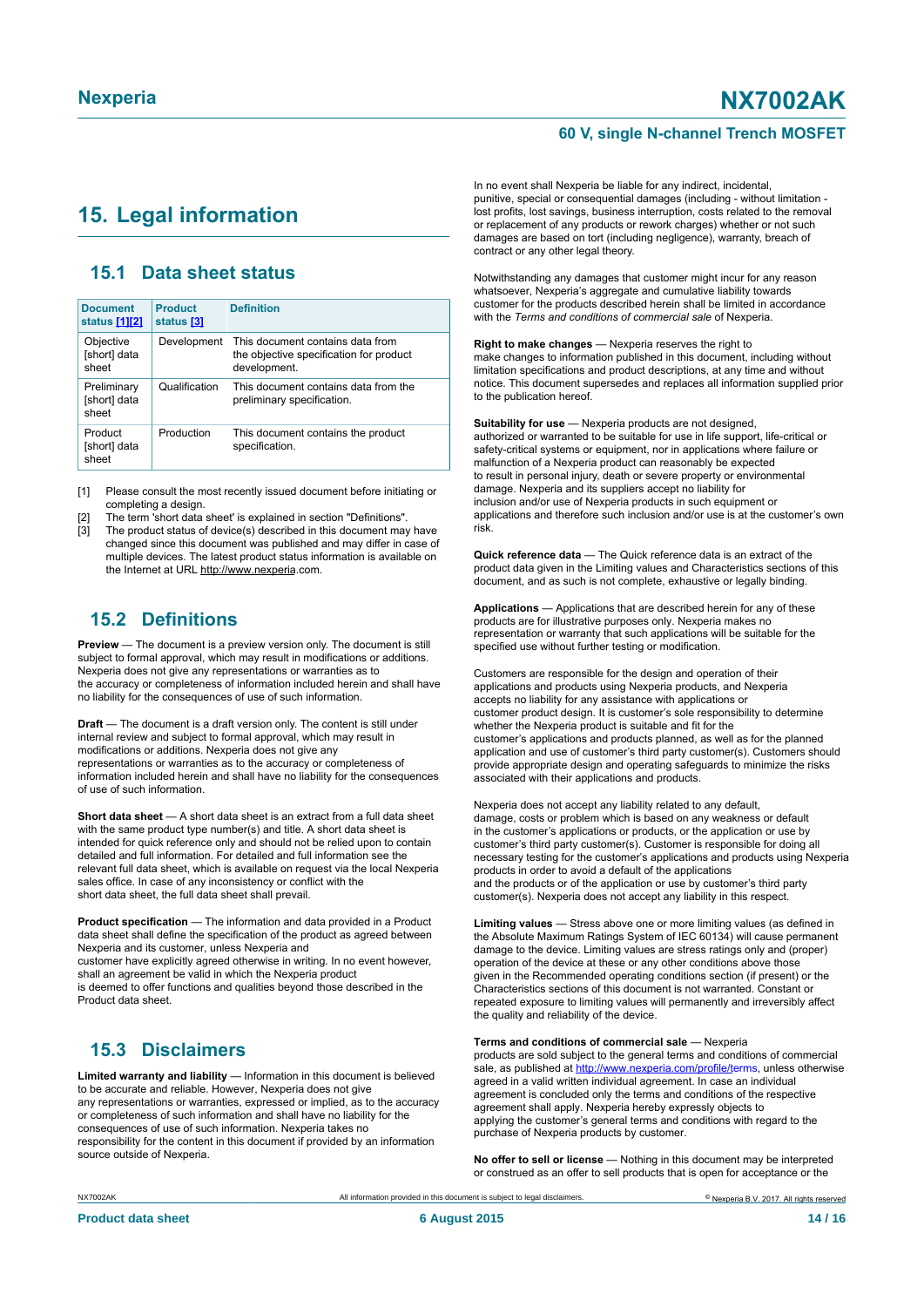#### **60 V, single N-channel Trench MOSFET**

grant, conveyance or implication of any license under any copyrights, patents or other industrial or intellectual property rights.

**Export control** — This document as well as the item(s) described herein may be subject to export control regulations. Export might require a prior authorization from competent authorities.

**Non-automotive qualified products** — Unless this data sheet expressly states that this specific Nexperia product is automotive qualified, the product is not suitable for automotive use. It is neither qualified nor tested in accordance with automotive testing or application requirements. Nexperia accepts no liability for inclusion and/or use of nonautomotive qualified products in automotive equipment or applications.

In the event that customer uses the product for design-in and use in automotive applications to automotive specifications and standards, customer (a) shall use the product without Nexperia's warranty of the product for such automotive applications, use and specifications, and (b) whenever customer uses the product for automotive applications beyond Nexperia's specifications such use shall be solely at customer's own risk, and (c) customer fully indemnifies Nexperia for any liability, damages or failed product claims resulting from customer design and use of the product for automotive applications beyond Nexperia's standard warranty and Nexperia's product specifications.

**Translations** — A non-English (translated) version of a document is for reference only. The English version shall prevail in case of any discrepancy between the translated and English versions.

#### <span id="page-14-0"></span>**15.4 Trademarks**

Notice: All referenced brands, product names, service names and trademarks are the property of their respective owners.